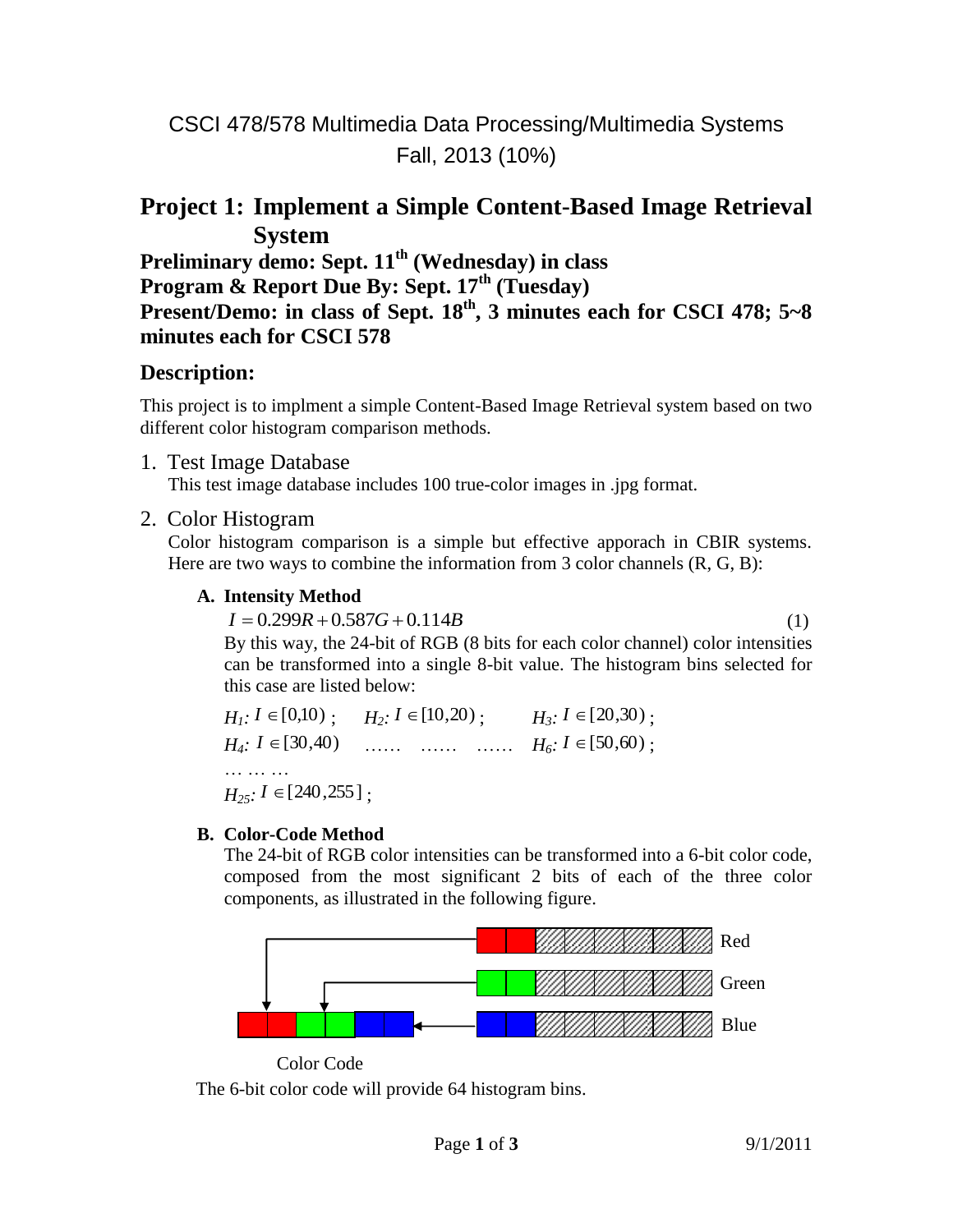For example, the R, G, and B values for a pixel are 128, 0, and 255 respectively. So the bit representations of them are 10000000, 00000000, and 11111111. Then the 6-bit color code value will be 100011.

In color code, there will be 64 bins with H1: 000000, H2: 000001, H3: 000010, … H63: 111111

# 3. Histogram Comparison

You need to implement the distance metrics for histogram comparison. Let *Hi(j)* denote the number of pixels in  $j<sup>th</sup>$  bin for the  $i<sup>th</sup>$  image. Then the difference between the  $i^{th}$  image and  $k^{th}$  image can be given by the following distance metric:

### **[Manhattan](http://mathworld.wolfram.com/ManhattanDistance.html) Distance**

$$
D_{i,k} = \sum_{j=1}^{G} \left| \frac{H_i(j)}{M_i * N_i} - \frac{H_k(j)}{M_k * N_k} \right|
$$
 (2)

where  $M_i^*N_i$  is the number of pixels in image *i*, and  $M_k^*N_k$  is the number of pixels in image *k*.

# **Preliminary demo:**

Show the graphic user interface is up running. It should allow users to browse the image database, select the query image, and to view the retrieved images. At this stage, it is not required that the retrieval algorithm is properly implemented so the retrieved images can be any images from the database.

# **Present/demo:**

### Every student need to

- 1. Discuss libraries/tools/techniques you found useful, be specific (e.g., XX library is useful in image processing because …).
- 2. Show user query interface

The graphic user interface should allow users to browse the image database, select the query image, and to view the retrieved images. Given a query image, the retrieved images should be displayed to user according to their similarity ranks to the query image. In particular, the similarity rank decreases from left to right, and top to bottom. Moreover, your user interface should be able to support the "next page" operation, with each page containing at least 20 retrieved images.

#### 3. Demo implementation of two color histogram comparison methods You need to demo the query results using the two differenct color histograms as described in Description Section. Users should be allowed to switch between two different query methods within the same application.